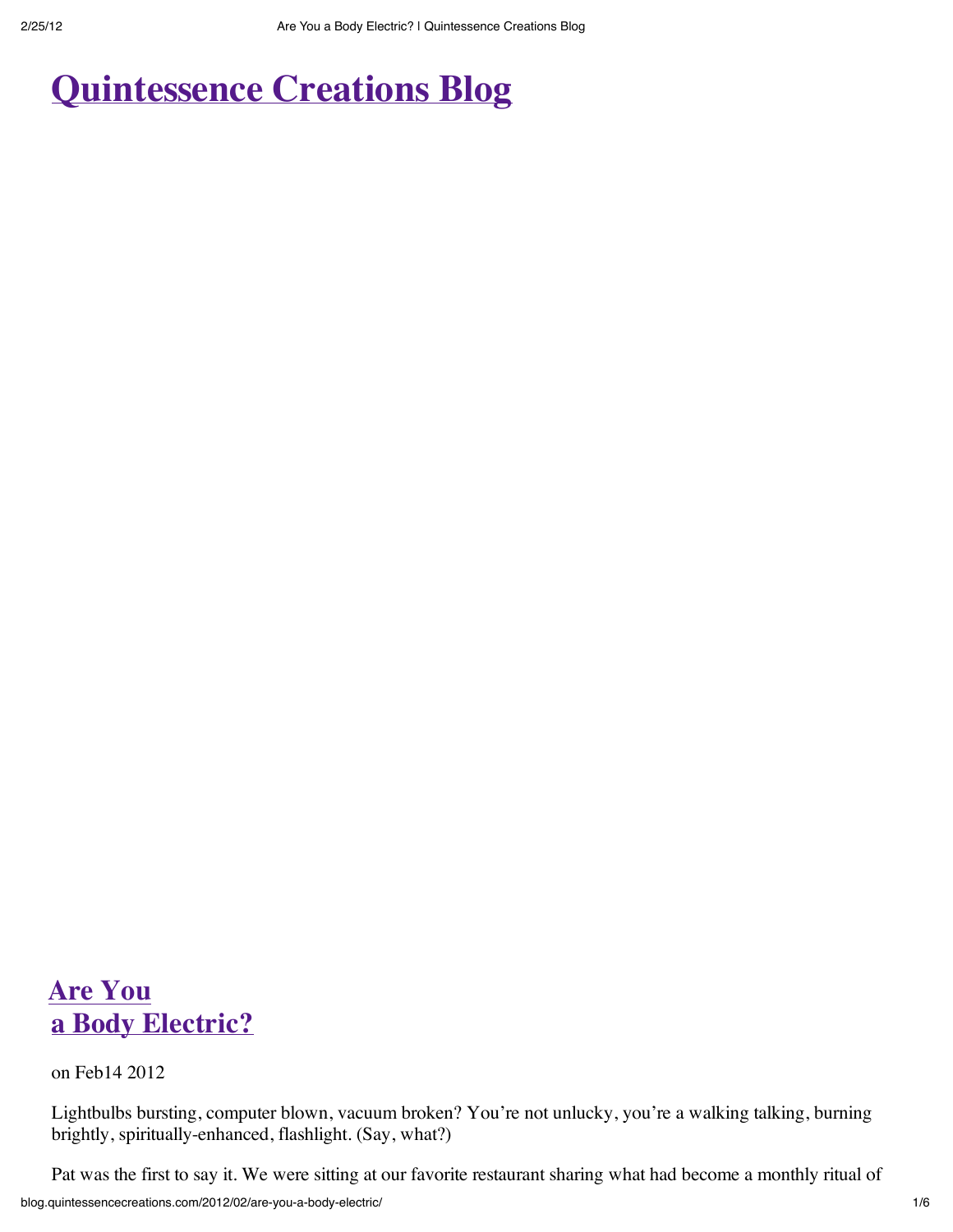

Krillin Photography Thumbprint

#### 2/25/12 Are You a Body Electric? | Quintessence Creations Blog

three friends, for several years. She leaned forward saying, quite matter-offactly, "You are both flashlights." Then she handed us each a penlight keyring for our purses as a reminder. "Most of us follow a dimly lit path," she said, "but every once in awhile you meet someone who carries a flashlight, you two are among those who do."

We were honored she felt enlightened by us, yet stunned. Like a supernova, Pat's insights had increased as time worn on. In the months leading up to flashlight day, Pat had been channeling messages from angels, constantly amazing us with the illuminated brilliance she generously shared. Unfortunately, not long after the flashlight meal, life changed. We stopped meeting. Pat, the giver of lights, passed away.

Pat's message stayed with me, though, however, I must admit, I considered it more of a metaphor than a statement of fact.

I was wrong.

**Years before the flashlight incident**, I knew nothing about the energies inside and surrounding us. I had yet to hear the words *aura, merkabah, meridian*, or any other of the numerous terms energy workers know, feel, and often see—energies western medicine baulks at and the science community often ignores or deplores. Energies with the ability to illuminate the mind, heal the body, soothe the soul. But illuminate physically? That sounds like something out of a science fiction movie.

**Energy workers, healers, readers, mediums, and other spiritual folk** pull in energy that they use to do what they do. Psychic Andrew Jackson Davis drew drawings of this in the 1800s. This energy helps make possible our ability to see, hear, or understand what's beyond the veil. It also affects those items around them which conduct and share in that energy. (Do you like to talk to plants? You're sharing your energy and light with them.) The energy enhances our ability to manifest healing and miracles.

### *What is this energy and what does it do?*

The first time I heard of "it," my husband-to-be had just pulled an age-worn watch from his jeans' pocket in response to my asking him the time. While it seemed unique to carry a pocket watch in the mid-1970s, he explained, "I can't wear a normal watch, they run backwards."

### Literally.

The hands on his wrist watches would cycle around the wrong way. Many of his cell phones required long tech support calls, or we made multiple return trips to stores to find one... agreeable. His energies are just... different. To this day, even though he does occasionally wear watches, neither he nor my youngest son can hold a compass that will point true north. Their inner energies just don't seem to allow it.

Back in the early 1980s, the company I worked for employed a new accountant. Everyone liked her. She knew her stuff. She could sharpen a pencil with the best of them. But electronic equipment did not like her. It stopped working, blew fuses, went haywire, or worse, just plain died. I can't tell you how many pieces of equipment they replaced or repaired for her. (It happened a lot.) Though she seemed in no way inept, she did respect the fact that she had limits with anything that plugged into an outlet. She honored its boundary by not trying to fix or fuss with anything that acted up. She would just give it space or hand it off to a qualified repairman.

As I began to expand my mind and become more open to new age practices, read more, learned more, became more aware of unexplained things, the appearance of strange energetic occurrences began to show up more and more. Though most of the awakened individuals I spoke to chalked up their burst lightbulbs and blown electronics to coincidence, shoddy workmanship, or just plain bad luck. They had yet to realize the phenomena happening around them as a signal their energies had become... "enhanced."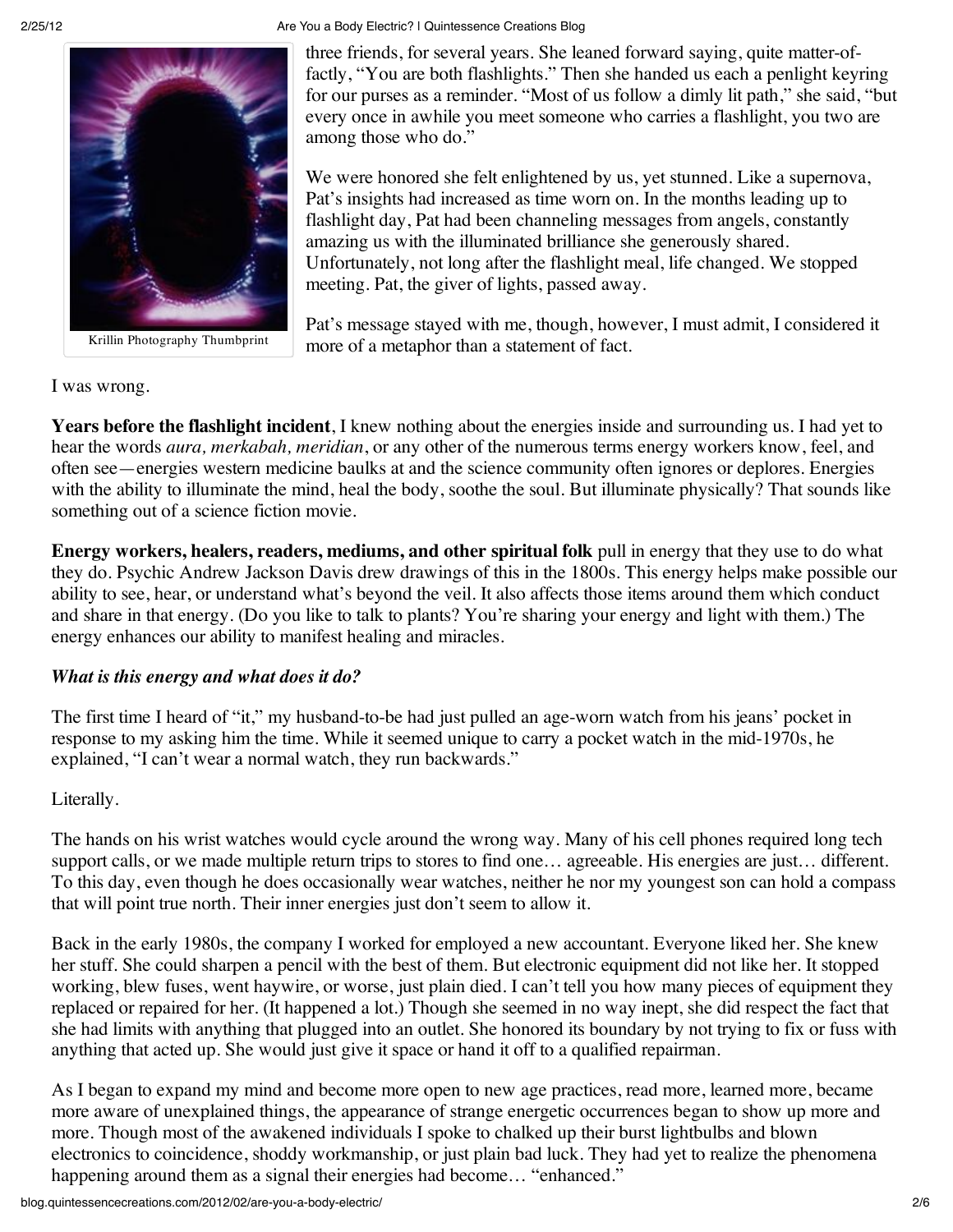During the 1990s, I finally ran into a woman who acknowledged it openly when I skeptically scheduled a hypnotherapy session. As she fumbled with recording equipment, hand wrote a receipt, and apologized for multiple lamps that would not light, she explained she had affected them, or, more specifically, her energies had.

### *What was this "disturbance," this power she wielded—seemingly without control?*

Fast forward to late in 2008 when I enrolled in the Fellowships of the Spirit program in Lily Dale, New York. No longer were the worlds of the spiritually enlightened veiled to me. Many of the mysteries I'd wandered about attempting to discover on my own, were brought into the light, including one particularly interesting tidbit about… let's call it… flashlights… human flashlights, to be exact.

Studying spiritual anatomy, a mentor suggested that our bone structure's spiritual purpose represented a radio tower, a pillar of height designed to send and receive communication from above and beyond.

That we might be literal towers of communication and reception fascinated me. I wanted to learn more. My father had built stereo equipment as a hobby in the 1950s, my cousin had been nicknamed "kilowatt," my husband enjoyed collecting old radios, and my youngest son enjoyed dabbling in all things electric. Electronics were something that always seemed to be around me.

### **Were they also "in" me—in all of us?**

Shortly after my school experience, I came upon an obscure medical article (or at least, obscure in my world). The article written by H. Coetzee, Ph.D. entitled *Biomagnetism and Bio-Electromagnetism: The Foundation of Life*, included this short, but powerful statement:

*"The bone matrix is a biphasic (two-part ) semiconductor, i.e. a crystalline solid with an electrical conductivity."*

*(You have heard of crystal radios, right?)* This statement served as confirmation for what I had been looking for in regard to receiving radio signals, but the article offered much more than that:

*"Researchers found that bone was an LED that required an outside source of light before an electric current would make it release its own light, and the light it emitted was at an infrared frequency invisible to us, but consistent." (You can read the full article here.)*

Did you catch that? In plain English he said human "bone was an LED." LED as in "light-emitting diode." (A flashlight!)

But there was even more, and what he said next stunned me:

*"With the use of an applied current of a few microamperes regeneration of the spinal cord, optic nerve and bone has been demonstrated and naturally generated electric currents have been linked to changes in developing embryos and in regenerating limbs."*

and

*"It has been considered by this author that tRNA molecules may play a central roll to cause cells to alter their normal properties which will then receive the original genetic transmission, given through a 'spin point' to a cell. These transmissions at the spin points, as discussed through research at The Academy For Future Science, may provide regenerating instruction for the manufacture of*



Andrew Jackson Davis, receiving the light.